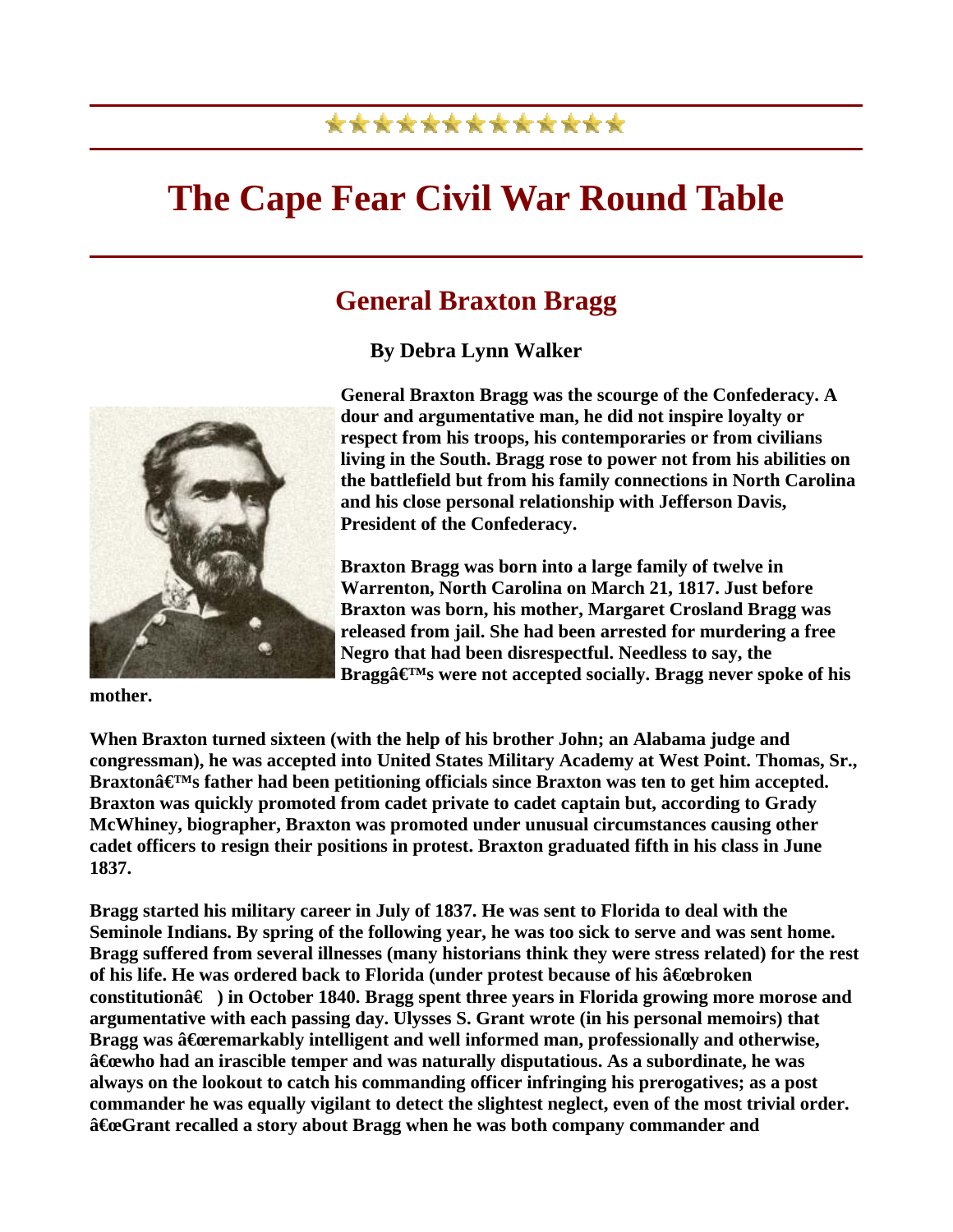**quartermaster.**  $\hat{a}$  **Exelgent commander of the company he made a requisition upon the quartermaster-himself-for something he wanted. As quartermaster he declined to fill the requisition, and endorsed on the back of it his reasons for so doing. As company commander he responded to this, urging that his requisition called for nothing but what he was entitled to, and that it was the duty of the quartermaster to fill it. As quartermaster he still persisted that he was right. Bragg finally went to the post commander for resolution of the problem who declared**   $\hat{\mathbf{a}}$  EeMy God, Mr. Bragg, you have quarreled with every officer in the army, and now you are **quarreling with yourself."**â€

**During 1845-1846 Bragg joined General Zachary Taylor in the Mexican War. He came out of the war a â€ehero.â€** Some soldiers would have disagreed with that assessment. Lieutenant **Samuel G. French wrote as the army was leaving Monterey, Bragg ordered a halt to the withdrawal and wanted him to go back (under enemy fire) and cut off the harnesses of dead**  horses. Lieutenant French wrote that he  $\hat{a}$  Exercity for a stagg for the picayune order. $\hat{a} \in$ 

General Zachary Taylor became Bragga **C**<sup>M</sup>s ideal for a military leader; possibly because Taylor **had put in a promotion for Bragg to brevet Lieutenant Colonel. One incident between Bragg and Taylor brought Bragg into the limelight and helped make him a national hero and celebrity when he returned to the United States. During one battle, Taylor supposedly rode up to**  Braggâ $\boldsymbol{\epsilon}$ <sup>M</sup>s battery under heavy fire. Bragg asked what he should do and Taylor yelled,  $\boldsymbol{\hat{a}}$  <del>C</del>eA little more grape, Captain Bragg.†Other variations of the same theme were published in **newspapers and periodicals throughout the United States, but the story was never corroborated.** 

**Braggs** $\hat{\mathbf{x}}^{\mathbf{M}}$  celebrity status had him on the social circuit when he came back to the states.  $\hat{\mathbf{a}}\hat{\mathbf{c}}$ little more grape $\hat{a} \in \mathbb{R}$  balls and banquets were given in his honor. At one of these functions he **met his future wife, Elise. They were married on July 7, 1849. Bragg had always threatened if he got himself a rich wife, he would resign. In 1856, Bragg resigned his commission and bought a**  sugar plantation with Elise $\hat{\mathbf{a}} \in \mathbb{N}$ s money. Just outside of Thibodaux, Louisiana, The plantation, **named Bivouac, was successful allowing Bragg to become active in politics. In 1859 he was named Levee Inspector and School Director. Bragg accepted the Democratic nomination for 2nd District Commissioner and was elected to the State Board of Public Works.** 

**In December of 1860, Bragg was appointed a member of the state military board. When Louisiana seceded, Governor Moore appointed Bragg commander of the state army. Bragg did everything he could to get Louisiana ready for war and thought he would be recognized. Jefferson Davis, the new Confederate President, had little use for Bragg at the time. He overlooked Bragg and made P.G.T. Beauregard the first Confederate general. One of Braggâ€<sup>M</sup>s good friends was none other than William Tecumseh â <del>C</del>uccump†Sherman. On his way to Ohio, he stopped and dined with Elise and Braxton. Sherman noted in his memoirs**  that Bragg  $\hat{a}$  Exempted that  $\hat{a} \in \hat{a}$  of Beauregard $\hat{a} \in M$ s commission and Elise commented that  $\hat{a}$   $\hat{f}$  are know that my husband is not a favorite with the new president. $\hat{a} \in B$  Bragg would not be **overlooked for long. Davis needed officers and put him in charge of the Louisiana army.** 

**In July 1861, Bragg was known as one of the best first generals of the Confederacy. Theodophilus H. Holmes, a future general for the Confederacy was quoted as saying that President Davis â** Gehad made most excellent selections in the appointment of his first generals**.**â€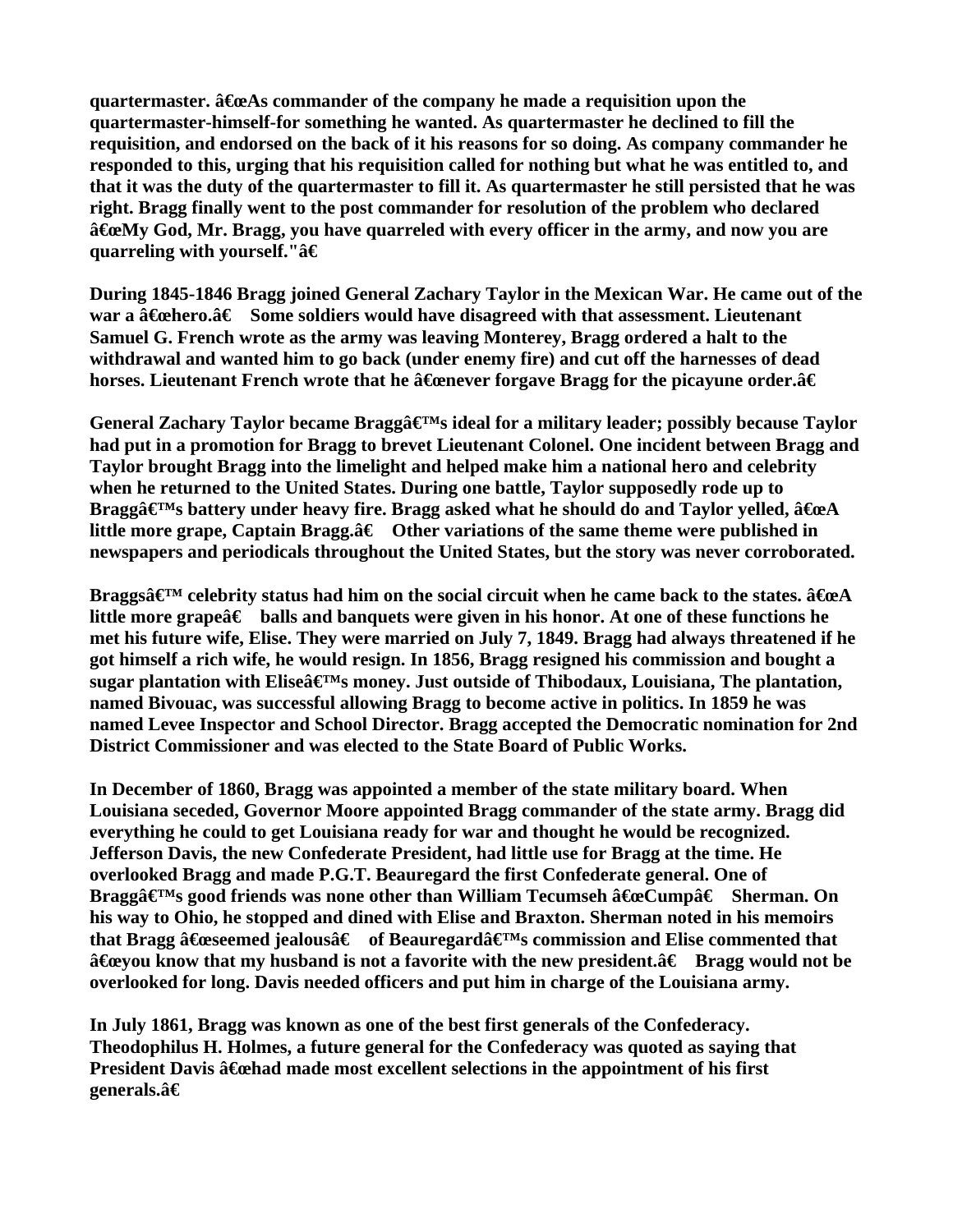**Bragg was assigned to Pensacola, Florida and Beauregard was moved to Charleston, South Carolina. As commander, he was a strict disciplinarian and drove his troops hard. A teetotaler, he would allow no alcohol. The troops were required to drill, exercise and parade incessantly. His camps were kept very sanitary and as a result, there was very little sickness. Bragg was reportedly good to his troops; checking to make sure they had enough good food to eat, clothing, bedding and adequate shelter. One soldier wrote that Bragg authorized a private to go home so**  he could marry his dying fianc**AO** after his superior officer had denied the request. Bragg **reportedly visited every wounded soldier in the hospital. He even allowed a comedian to entertain the troops.** 

**The stress of being in charge of six thousand men was too much to bear for Bragg. At forty-five, he looked like an old man. He repeatedly suffered from rheumatism, dyspepsia, severe migraines and general nervousness.** 

**On February 28, 1862 Bragg left Pensacola with approximately ten thousand soldiers and went to Jackson, Tn. He was still extremely popular. Bragg stopped in Corinth, Mississippi where Beauregard was waiting for him and gave him command of all Confederate troops south of Jackson. They were awaiting General Albert S. Johnston. Johnston was withdrawing his troops from Nashville, TN. Upon arrival, Johnston named Bragg Chief of the General Staff. The**  position was designed for Bragg to be able to give orders in Johnstonâ€<sup>M</sup>s name. Bragg had an **excellent reputation for moving, feeding and organizing troops, but the Tennessee troops were unorganized and Bragg had no faith in them. Neither did Elise, whom Bragg wrote to often and, according to McWhiney, took her advice (which she was not shy about giving) often. Elise believed the only troops Bragg could trust were the Louisiana Creole and the Mississippi troops. She wrote,**  $\hat{a}$  **GeDear Husband, please do not trust the Tennessee troops. Put the Tennesseans** where our batteries can fire upon them if they attempt to run. $\hat{a}\in\text{Private Sam Watkins of }$ Tennessee confirmed that Bragg did just that.  $\hat{a}$  ExeBragg would place some of his corps behind the Tennessee troops, to shoot us down if we ran. $\hat{a} \in$ 

**The Battle of Shiloh, on April 6, 1862 was the first of many disasters for Bragg. He, Johnston and**  Beauregard attacked Grantâ€<sup>M</sup>s army. At West Point, Bragg had learned the advantages of using bayonets to attack. This archaic strategy did not work with the Union $\mathbf{\hat{a}} \in \mathbb{N}$ s modern **weaponry. It was a massacre. After the defeat, Bragg started casting blame on others. Bragg claimed he had tried to rally the troops by taking the flag and leading them. Henry W. Allen of**  the 4th Louisiana refuted,  $\hat{a}$ GeGeneral Bragg, staff and body guard retired to a ravine (when an **enemy battery opened fire). I saw nothing more of them that day. No member of his staff ever**  rallied any of my men, nor do I believe any of them at any time rallied your brigade.†Colonel Randall Gibson stated Bragg did not give him and his men artillery support. Gibsonâ€<sup>M</sup>s **brigade lost nearly one third of his men. Blaming others for his own shortcomings on the**  battlefield became a common theme throughout Bragga<sup> $\boldsymbol{\in}$ M<sub>s</sub> life.</sup>

**Bragg had covered his bases and Jefferson Davis appointed him a full general. Newspapers were singing his praises but there was also criticism. Bragg had not fallen from grace yet, but he was on his way. Volunteers reported acts of brutality, their furloughs were denied and deserters were reportedly shot.** 

**Bragg continued to show his ineptitude at the Battle of Perryville in October 1862.**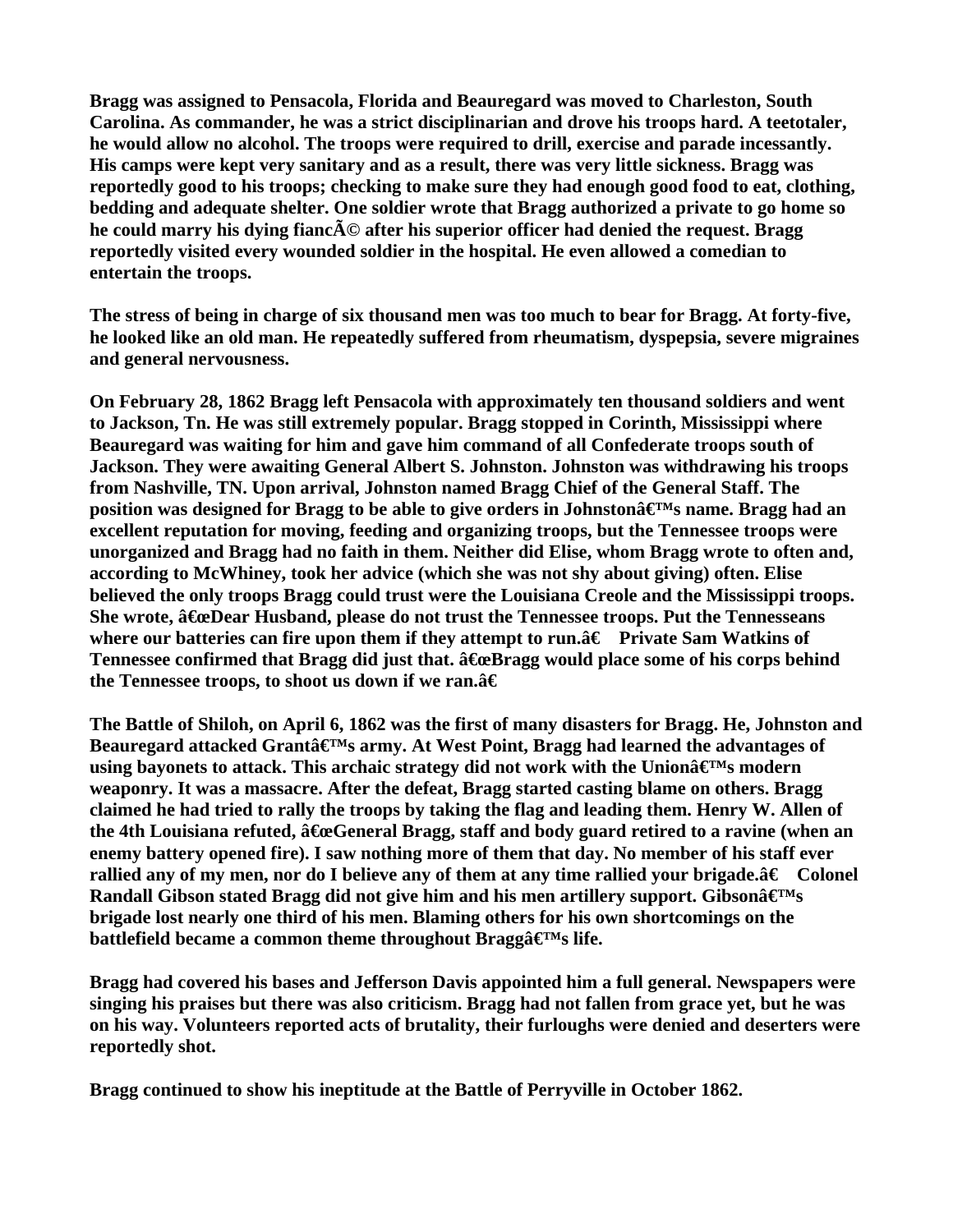**Although sixty thousand Union troops were close by, Bragg was totally unaware. Perryville was considered neither a victory nor a defeat because it accomplished nothing but casualties on both sides.** 

After Perryville, Braggâ $\boldsymbol{\in}^{\text{M}}$ s popularity dwindled. Two generals, Kirby Smith and Henry Heth **thought he had lost his mind. After the battle, Bragg retreated from Kentucky and abandoned it**  to the Yankees.  $\hat{a}$  ExeHistorians have generally accepted the charge that the Kentucky campaign **caused nearly every Confederate except Davis to lose confidence in Bragg.†**

**Bragg once again retreated in Murfreesboro, TN. Under intense criticism from the press,**  Congress and his own generals and troops, Bragga<sup> $\mathbf{F}^{\text{M}}$ s health declined. He suffered from</sup> **chronic diarrhea, boils and loss of appetite. Biographer Grady McWhiney felt Bragg had lost all**  confidence, had become disoriented and â€ehe had lost touch with reality.â€

**Bragg retreated to Tullahoma after Murfreesboro. Once there, he had to retreat again. Bragg then lost Middle Tennessee and North Alabama. In response to losing them, Bragg was quoted,**   $\hat{a}$  $\hat{c}$  **Example 1** took up a more defensible position, losing nothing of importance. $\hat{a} \in$  The **implication that these two areas were unimportant to the Confederacy was ludicrous. Middle Tennessee and Alabama were the largest concentrated areas for the production of much needed war materials. Bragg blamed Union General William Rosencrans for the loss, stating Rosencrans**  did not fight  $\hat{a}$  $\epsilon$  fair $\hat{a}$  $\epsilon$  .

Bragga  $\mathbf{F}^{\mathcal{M}}$ s poor health continued to plague him and he was hospitalized in Chattanooga. His **health improved sufficiently, although the relationship with his troops continued to decline. The army was disorganized, disobedient and poorly trained. Confusion reigned. The Union Army started bombing Chattanooga and Bragg retreated.** 

**On September 19, 1863, the Battle of Chickamauga was fought. Bragg actually won the battle but did not realize it. Instead of focusing his attention on the enemy, he made war on his own superior officers and let the Federals escape back to Chattanooga. No strategic position was won; the Federals were still in control of Chattanooga.** 

**Not only was Bragg fighting his superior, he was also arguing with his subordinates. One said,**   $\hat{a}$  GeBragg is so much afraid of doing something which would look like taking advantage of an **enemy that he does nothing. He would not strike Rosencrans another blow until he has recovered**  his strength and announces himself ready. Our great victory has turned to ashes. $\hat{a}\epsilon$  Mary Boykin Chestnut, wife of Brigadier General Chestnut wrote in her diary,  $\hat{a}$  ExeBragg, thanks to **Longstreet and Hood had won Chickamauga; so we looked for results that would pay for our losses in battle. Surely they would capture Rosencrans. But no! There sat Bragg like a good dog, howling on is hind legs before Chattanooga and some Yankee holdfast grinning at him from his impregnable heights. Bragg always stops to argue with his generals a€. I think there is something** wrong about the man. $\hat{a}\epsilon$  Bragg was focusing more on trying to get rid of his detractors and was **unaware of the Union army building up their forces. He laid siege on Chattanooga, trying to cut the supply line to the Union Army. The Confederate Army was outgunned and outmanned. Bragg added another disastrous**  $\hat{a}$  **Geopisode** $\hat{a} \in \mathcal{A}$  **to his inept military career.** 

**Bragg Resigned, due to mounting pressures and retired from command. In February of 1864, however, Jefferson Davis offered Bragg the position of military advisor to the President. Bragg**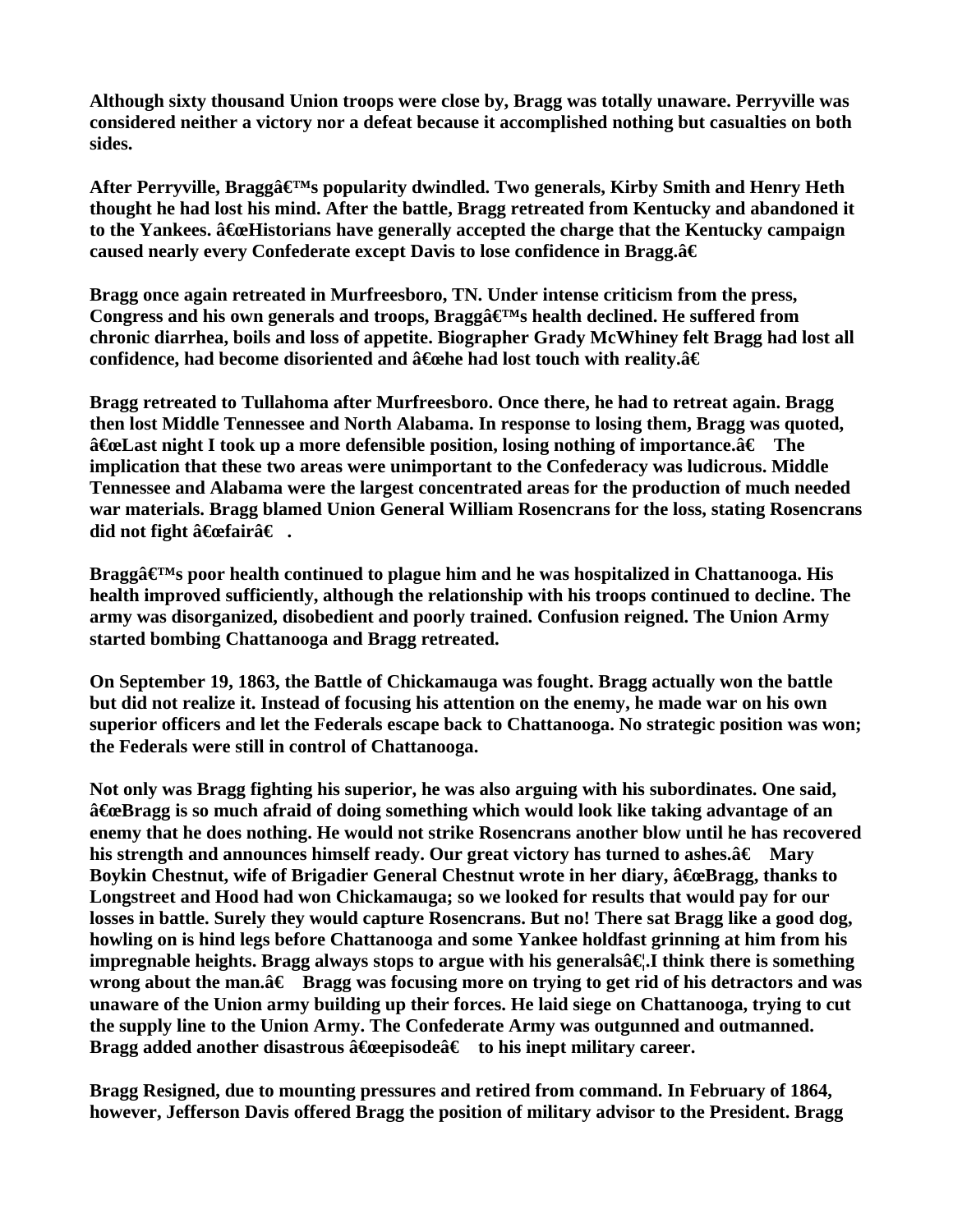**accepted. Catherine Anne Devereux Edmonston wrote,**  $\hat{a}$  **GeSo the deed is done! What we last week laughed at as idle and wild a foolish rumour which no one heeded is â Geun fait accompli.â€** Gen. Bragg, Bragg the incapable, the Unfortunate, is Commander in Chief! Unhappy mana<sup> $\epsilon$ </sup>The object of execration to the greater part of the nation, he will be viewed with **suspicion and dislike and will ere long have cause to rue the blind unreasoning friendship with which Mr. Davis regards him.â€** 

**Bragg was a very good administrator and had excellent organizational skills. If only he had been able to get along with others (and stayed in that position), history might have been kinder to him. He was very efficient at managing supply lines and military departments and all improved under his tutelage. But Bragg could not get along with anyone and under intense pressure Davis assigned Bragg to check on the defense works and deal with the crisis that was growing in Wilmington, NC. Supposedly, Davis sent Bragg to smooth over a riff that had developed between the local town folk, blockade runners and General WHC Whiting. Davis did not care for Whiting because he had insulted Davis in the past. (Davis had heard rumors of Whiting drinking; just enough of an excuse to replace Whiting with Bragg). Why Davis thought Bragg could be diplomatic and smooth over a delicate situation when he could not even get along with himself will never be known.** 

**Arriving in Wilmington by train October 22, 1864, Bragg was assigned commander of NC troops**  east of the Blue Ridge Mountains. When Bragga<sup> $\mathbf{E}^{\text{M}}$ s reassignment was made known to the</sup> public, reactions were negative.  $\hat{a}$  the bad augury for us! Morad the Unlucky $\hat{a} \in M$ s fate will follow him!†wrote Catherine Ann Devereux Edmonston in her diary. The Richmond **Examiner purportedly wrote, â €eBragg has been sent to Wilmington! Goodbye Wilmington.â €** 

**Bragg reported back to Davis in Richmond that the defense works surrounding the harbor were very good and a naval attack could be beaten off but an attack by land would have dire consequences. But Bragg had no idea how important Wilmington and Fort Fisher was to the**  Confederacy. He wrote to Davis,  $\hat{a}$  Exe Whether the importance of the harbor is such as to justify the withdrawal of troops from other parts, also endangereda Gyour own judgment can best decide.†He also met with General Whiting and North Carolina Governor Zebulon Vance. He **saw no evidence of General Whiting drinking although he felt Whiting was needlessly excited about a possible enemy attack.** 

**A minor incident happened after Bragg met with the governor that caused Governor Vance to become upset with him. Bragg had received reports that between two hundred and three hundred conscripts were working for the state at the coast to make salt. Rumor had it that they were not loyal to the south and possibly in communication with the enemy. Bragg had them removed and replaced them with slaves. Afterwards, Bragg informed Governor Vance of his actions. Vance felt Bragg had overstepped his authority. Although Vance protested, nothing ever came of it.** 

**One thing Governor Vance and Bragg were in agreement on was that Wilmington needed more troops to defend itself against attack. President Davis coordinated between General Bragg and General Hardee, commander of troops in Charleston, SC to help one another out in case of attack.**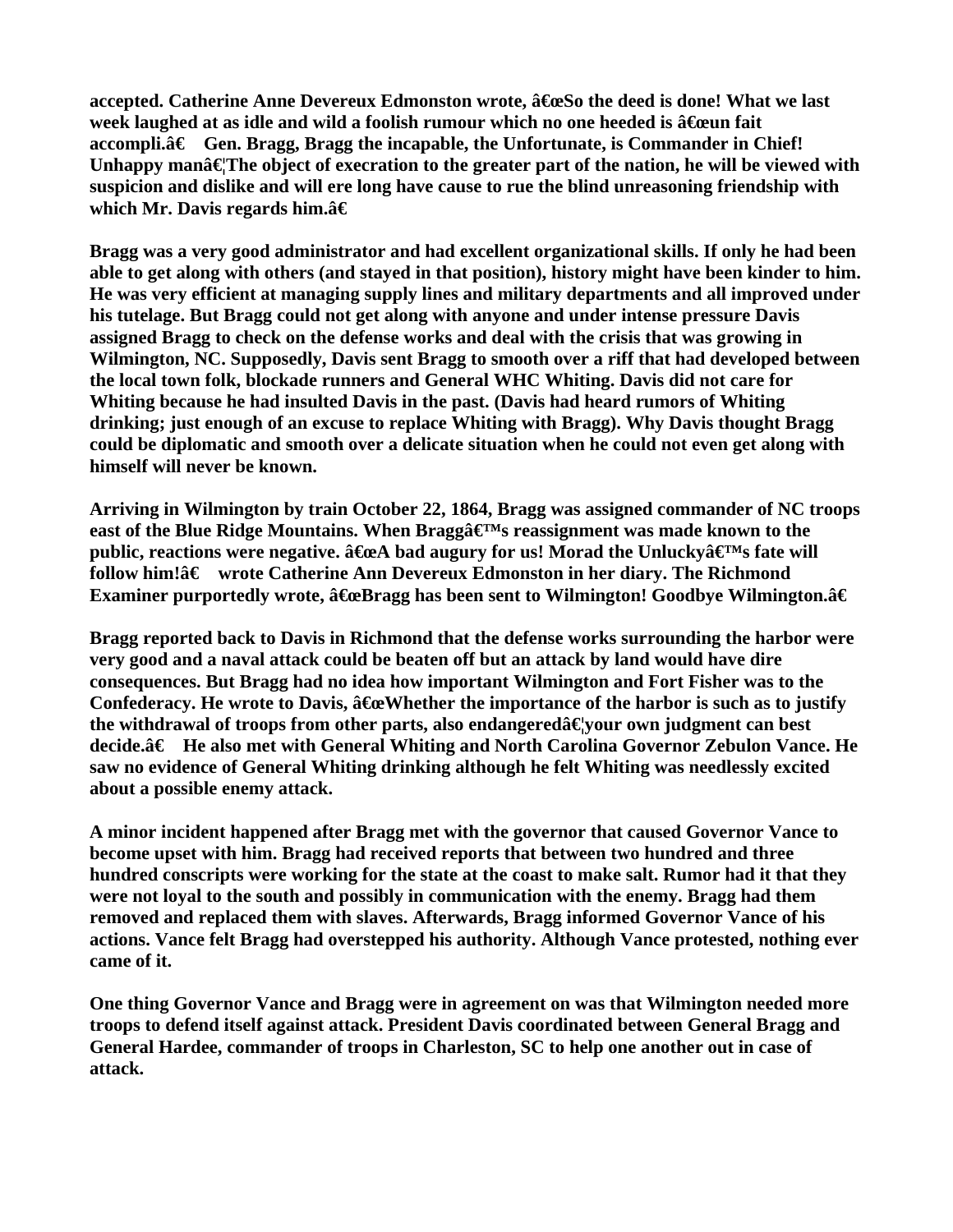**Not only was Bragg commander of all North Carolina troops east of the Blue Ridge Mountains,**  he was also still President Davisâ€<sup>M</sup>s military advisor. Braggâ€<sup>M</sup>s troops in Wilmington were **unprepared, undisciplined and few in number. He also had to deal with a Navy that was out of control. Reports of robbery, drunkenness and even murder were common. He wrote to General Lee and requested a commander to help but there was no one to be had. Less than six weeks after Bragg arrived in North Carolina to take command, although rumors were increasing of an imminent Yankee attack on Wilmington, Davis sent Bragg to Augusta, Georgia to deal with General Sherman and his advance.** 

**Whiting had been warning Bragg that he believed the Union fleet would bomb Fort Fisher while the army would put troops on land. Then the Navy would put war ships in the river behind the fort, blocking off Wilmington and isolating the fort. Bragg dismissed Whiting as an alarmist and took half of the Wilmington garrison with him, leaving a very small force behind to guard one of the most important ports in the South. Ulysses S. Grant heard about Bragg leaving and wanted to attack Wilmington while he was gone. Grant sent an expedition to cut the Wilmington and Weldon Railroad. Whiting wrote,**  $\hat{a}$  **GeBetween Bragg and Lee, Sherman and Grant, old NC is in a** pretty fix.â€

**Union General Benjamin Butler came up with the idea of blowing up a vessel close to Fort Fisher thereby blowing up the fort. Built by General Whiting and Colonel Lamb, Fort Fisher was**  known as the "Gibraltar of the Confederacyâ€. Grant was skeptical but approved the plan. **Due to bad weather and other delays, by the time Butler was ready to begin, Bragg was back from Georgia, but without the troops he went there with.** 

**He reported the enemy fleet to Davis on December 20, 1864 and Davis sent General Hoke and his**  troops to Wilmington but they did not arrive until Butler $\hat{\mathbf{a}} \in \mathbb{M}$ s plan was set in motion. J.B. **Jones, war clerk, stated in his diary that he hoped Bragg would be able to do more that just**  â<del>€</del> chronicle the successes of the enemy.â€

**Bragg and others knew a Union vessel had blown up but had no idea of its mission. He reported to Davis and Lee that a Federal vessel had blown up while chasing a blockade runner. Union troops landed unopposed. Whiting sent a series of telegrams to Bragg informing him of the situation and the fort needed help. The only thing Bragg did was to evacuate his wife, Elise. Her departure caused a general panic throughout Wilmington and a mass exodus of townsfolk. One**  of Braggâ€<sup>M</sup>s subordinates later reported that Braggâ€<sup>M</sup>s hands were trembling. Union forces **cut telegraph lines and Whiting had to send messages to Bragg in a roundabout way. He**  telegraphed Bragg,  $\hat{a}$  GeIf you send reinforcements for General William Kirkland (Hoke $\hat{a} \in M_S$ **advance force) to attack in the rear, we can hold out.**  $\hat{a} \in \text{Bragg}$  **telegraphed back to bring in** more junior reserves (they were just children and called  $\hat{a}$  ExeSeventeen Year Olds) and all the available troops across the river plus  $Hoke\hat{a} \in Ms$  troops when they arrived. Bragg further **suggested that Whiting consider evacuation procedures. This infuriated Whiting; Bragg had not even tried to do anything yet but was already thinking of retreating. Kirkland awaited orders**  from Bragg to mobilize, yet none were forthcoming. While Kirklandâ€<sup>M</sup>s troops were waiting **for orders, they captured a Union soldier. Lieutenant Charles Smith told Kirkland that the Confederacy was facing a full Federal division of twelve thousand troops. Bragg was convinced that the Yankees outnumbered him.**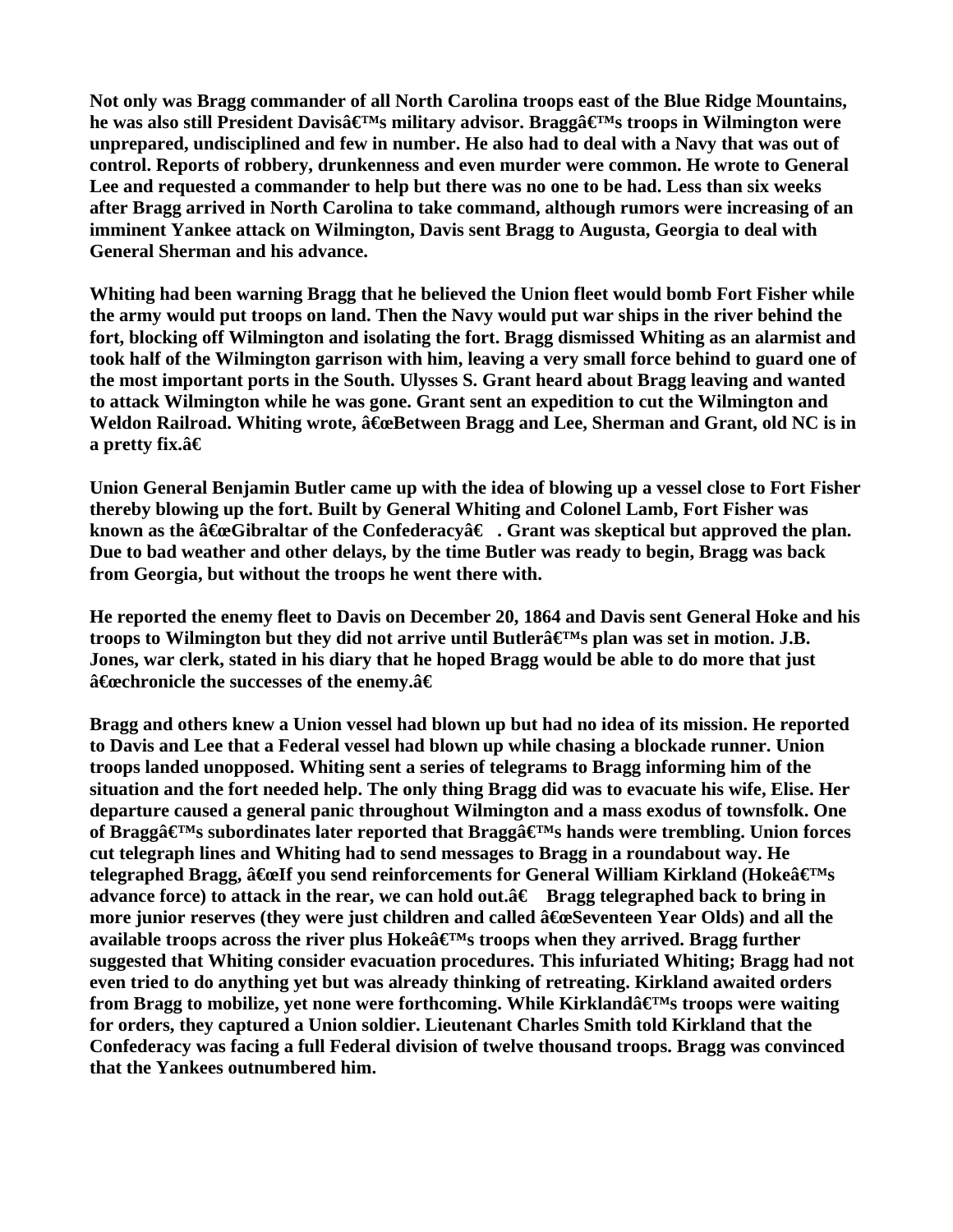The arrival of Hoke $\hat{\mathbf{a}} \in \mathbb{N}$  troops occurred roughly at the same time of the explosion of the Union **vessel and did not go unnoticed by Butler. Union troops had landed but Butler lost his nerve and ordered a quick retreat. General Bragg was credited with repulsing the enemy. The praise he received apparently went to his head and the retreat of Union troops grew into enormous proportions. Bragg was quoted as saying to his subordinates,**  $\hat{a}$  **& One of the most formidable expeditions vet organized by the enemy at the accomplished no other object than a fruitless landing on a barren coast, followed in forty-eight hours by a hasty re-embarkation. Thus another**  gigantic effort of a powerful enemy has come to naught.†â€â€ proves that the superiority of land batteries over ships of wara<sup> $\epsilon$ </sup> has been reestablished by the genius of the engineer; and the **weaker party on the defensive may still defy the greater numbers and mechanical resources of an arrogant invader.†(Biographer Judith Lee Hallock felt the painless repulsion of Federal troops gave the Confederates too much false confidence, making the next expedition easier). The next expedition was led however, by a much more competent commander.** 

General Whiting knew they had just been lucky. He wrote,  $\hat{a}$  ExeThis account is the failure for the **present of the very formidable combined attack of the enemy. We cannot always hope for such**  aid from weather or the blunder of the enemy. $\hat{a}\epsilon$  Bragg was too caught up in his victory to pay heed to Whiting  $\hat{a} \in M$ s warnings. General Whiting and Colonel Lamb started working frantically to repair damages done by the Union Navy $\hat{a} \in M$ s bombardment of the fort. Bragg was more **interested in salvaging a grounded blockade runner than refortifying the fort.** 

**The next three weeks were relatively quiet except Bragg was complaining and whining about**  Hoke. Bragg complained to Richmond that Hoke was an â<del>€</del>eimbecile†because he took too **much time to get from Virginia to North Carolina nor was he getting any cooperation from the west. (Bragg thought that was the only possible source for aid). When he had gone to Georgia in November, he wrote to the South Carolina Governor, Millege Luke Bonham, to a Exprevail on your men to unite in protecting a sister state. Our cause is one. If Georgia is saved, South**  Carolina cannot be lost. If Georgia be lost, South Carolina cannot be saved.†So impressed with his letter, he rephrased it to  $\hat{a}$  fields  $\hat{a}$ .  $\hat{a}$  fields the East is lost, the West must follow, if the **East is saved, the West can be redeemed. Use this for our causeâ€, wrote Bragg to his military**  secretary, John B. Sale. Biographer Hallock believed that the last sentence,  $\hat{a}$  Exelves this for our cause $\hat{a} \in \mathbb{R}$  was an indication that Bragg may still have had aspirations of commanding the Trans-**Mississippi.** 

**By the end of December 1864, General Bragg and General Whiting were at odds with each other. Bragg was convinced Fort Fisher was no longer in danger. General Lee offered Bragg additional ammunition for the fort and Wilmington but Bragg declined it. He suggested Governor Vance**  disband the Junior and Senior reserves and he made plans to send General Hokeâ€<sup>M</sup>s division **back to Virginia. But first, Bragg ordered Hoke and his troops to come to Wilmington for an honor parade on January 8, 1865. General Whiting and Colonel William Lamb (Lamb was in**  charge of the fort) were shocked at Bragg $\hat{\mathbf{z}} \in \mathbb{R}^N$ s lackadaisical attitude. They wanted Hoke to **remain near where the Federals had landed to protect the fort against another possible landing. Bragg ignored them both and had his parade. He was dressed in a new uniform that had been given to him by grateful citizens of Wilmington.** 

**On January 4, 1865, Union General Alfred Howe Terry left Virginia for Wilmington. Terry had**  been part of General Butlerâ€<sup>M</sup>s failed assault on Fort Fisher. Terry had learned from General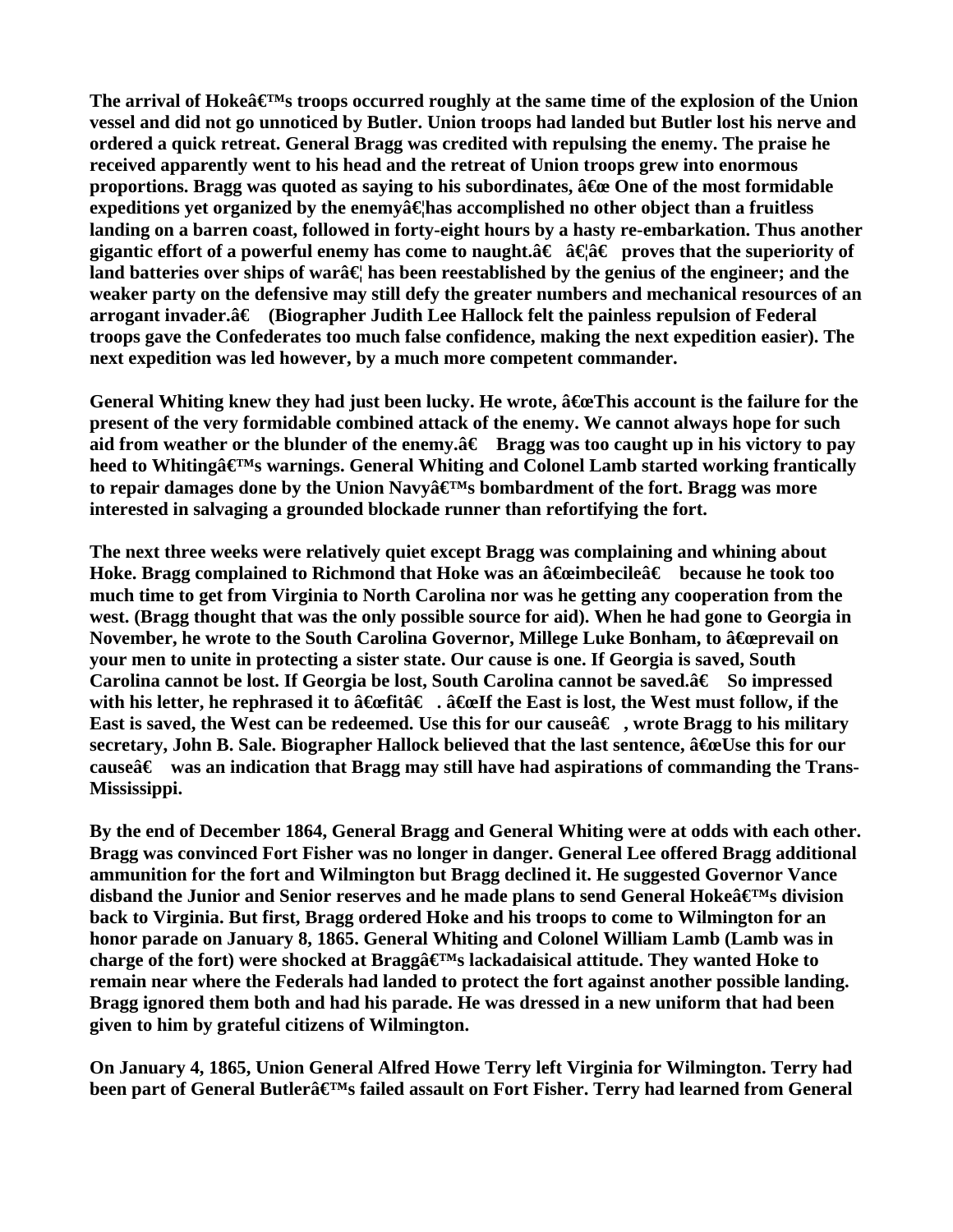Butler $\hat{\mathbf{a}} \in \mathbb{M}$ s mistakes and his forces made landfall above Fort Fisher while the Union naval fleet **provided fire power.** 

**On January 12, 1865, the Yankees returned. A drunken telegraph operator (he had been imbibing after the parade) did not let Bragg know till after midnight that the Union fleet was back. Bragg wired Lee, cancelled all furloughs, recalled the Senior Reserves and ordered the troops back. There were only eight hundred soldiers stationed at Fort Fisher at the time. Of those one hundred were not fit for duty.** 

**Bragg did not order Hoke to build defensive works at Sugar Loaf until January 12. It was too late, Union troops landed on that same day. Bragg had to requisition spades and shovels for the**  troops to construct the works. They arrived three days later. Thanks to Bragga<sup> $\mathbf{C}^{\mathrm{M}}$ s lack of</sup> **planning and preparation, the Yankees were able to come ashore, unopposed again and establish**  themselves on land to prevent  $Hoke\mathbf{\hat{a}}\mathbf{\in}^{\mathbf{M}}s$  army from coming to the aid of the fort. From **Wilmington, Bragg ordered Hoke back to Confederate Point. He ordered Hoke to prevent the enemy from landing, if possible but if they had already landed, Hoke was to go to Sugar Loaf. Bragg was to join him as soon as he knew what the Federal army was doing. If Bragg had left Hoke at Fort Fisher, the Union army would not have been able to land.** 

**Whiting had warned Bragg many times that Wilmington had been lucky due to bad weather during the first attack. They would not be so lucky the next time. The bombardment had begun just as Whiting had predicted. Whiting was still in Wilmington pleading with Bragg to attack. In desperation he even wired Confederate Secretary of War, James A. Seddon about the situation.**  Seddon testily replied,  $\hat{a}G$ e Your superior in rank, General Bragg is charged with the command and defense of Wilmington. $\hat{a}\epsilon$  Bragg had no intention of attacking. He was still under the **mistaken belief that the Yankees outnumbered him two to one. Whiting went to Fort Fisher**  without orders to do so from Bragg. Whiting wrote,  $\hat{a}$  *G***eIt would all be lost-** $\hat{a}$  € sacrificed $\hat{a}$  €<sup>M</sup>, that was the word for it-sacrificed by General Braxton Bragg, the president  $\hat{\mathbf{z}} \in \mathbb{R}^{M}$  friend with his **dark gloomy countenance and his depressing record of defeatâ€.** 

**Upon arriving at the fort, Whiting is quoted as saying to his good friend, Colonel Lamb,**   $\hat{a}$ **ExeLamb my boy, I have come to share your fate. You and your garrison are to be sacrificed. The last thing I heard General Bragg say was to point out a line to fall back upon when Fisher**   $fell.\hat{\mathbf{A}} \in \mathbf{A}$ s Whiting was leaving, Bragg was issuing orders to evacuate ammunition and **equipment.†Bragg then went to Confederate Point to join Hoke and ordered Senior Reserves to Sugar Loaf to reinforce Hoke and sent the Home Guard to protect Wilmington. Bragg ordered Hoke to maintain a defensive line because he feared moving too close to the enemy**  would attract fire. He did not want to divide Hokea<sup> $\boldsymbol{\in}$ M<sub>s</sub> forces for fear the Federals would be</sup> **able to attack his field headquarters at Sugar Loaf.** 

**On January 13 Federal forces landed and established themselves on the beachhead. Whiting warned Bragg early that day that the garrison was too weak to resist an assault or prevent the enemy from advancing. He implored Bragg to attack immediately. Whiting repeated his requests**  throughout the day. By eight o $\hat{a} \in M$ clock p.m., Whiting angrily wired him,  $\hat{a} \in T$ he Enemy are on the beach where they have been all day. Why are they not attacked? $\hat{a} \in I$  Instead of ordering **Hoke to attack the Federal forces from the rear under the relatively safety of darkness (the Union fleet could not fire on them at night for fear of firing on their own men), Bragg ordered Hoke to stay put.**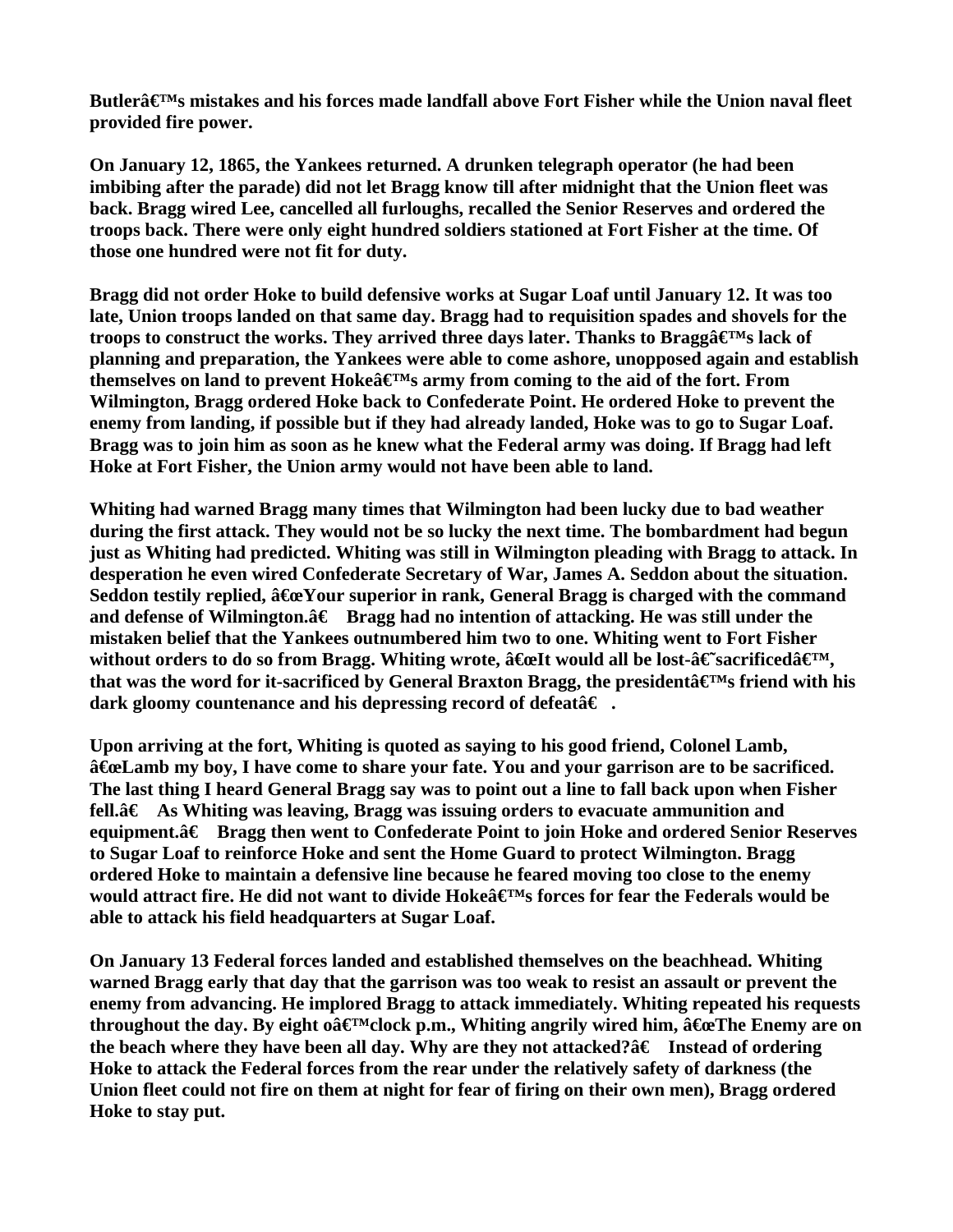**It was January 14, and still no help from Bragg for the beleaguered fort. That morning Bragg had ordered Hoke to send out a small force and go towards the fort to find the South Carolina**  cavalry. While searching, Hokeâ€<sup>M</sup>s recon group ran into the Union main line instead. Bragg **learned the Federals were now between Hoke and Fort Fisher. It was low tide shortly before noon and Whiting knew the Federal gunboats could not cross the bar. Whiting wired Bragg and requested that he attack before the boats could cross because of the rising tide. Bragg at 8 pm, wired Lee that Hoke felt it too risky to assault the enemy lines with his force. At midnight, Bragg changed his mind and sent Hoke to attack but lost his nerve and rescinded the order before it could be carried out.** 

**All the while, Whiting and Lamb were sending desperate telegrams to Bragg urging and begging**  him to send in a regiment; Bragg promised he would send one thousand of Hokeâ€<sup>M</sup>s veteran **soldiers to the fort but he wanted those reinforcements already there back. Whiting insisted he needed all of the men, so Bragg relented. Less than half arrived to help. The rest were stranded.** 

**A supply boat that Bragg had tried to send to the fort with much needed ammunition and rations**  landed at Craigâ€<sup>M</sup>s Landing. Unfortunately, the landing had already fallen into Union hands; **proof that Bragg had no idea what was going on or the enemy**  $\hat{\mathbf{z}} \in \mathbb{M}$ **s position. Federal troops were now all of the way across the peninsula in force. Whiting was furious. Bragg had allowed the enemy to entrench themselves and now Fort Fisher was cut off. At 1:30 pm Whiting sent a**  message to Bragg,  $\hat{a}$  GeThe game of the enemy is very plain to me. They are now furiously **bombarding my land front; they will continue to do that, in order, if possible, to silence my guns until they are satisfied that their land force has securely established itself across the neck and**  rests on the river; then Porter will attempt to force a passage **a** E.I have received dispatches from **you stating that the enemy had extended to the riverbank. This they never should have been allowed to do; and if they are permitted to remain there the reduction of Fort Fisher is but a question of time. I will hold this place til the last extremities; but unless you drive that land force**  from its position I cannot answer for the security of this harbor. $\hat{a}\epsilon$  Offended, Bragg responded **to Whiting hours later demanding him return to Wilmington to get a dressing down for his tone. Bragg wanted Whiting to leave in the middle of the battle to get reprimanded.** 

**By this time, Fort Fisher had roughly two hundred casualties and only three or four artillery pieces still working. Food was scarce and temperatures were dropping. The soldiers had no blankets. Lamb and Whiting were certain a land attack on the Fort would occur the next day.**  Whiting ignored Bragga<sup> $\boldsymbol{\epsilon}$ M<sub>s</sub> summons and sent him another telegram urging him to attack the</sup> **rear. Bragg would not respond. For some reason Bragg thought the artillery was working even though Colonel Lamb had reported otherwise.** 

At one oa **E**<sup>M</sup>clock on the fifteenth, Bragg ordered Whiting out of Fort Fisher. He was to be **replaced by General Alfred Colquitt. This way Bragg was dealing with both Whiting and Lamb since Lamb was in command of the fort not Whiting. Whiting sent another telegram urging**  Bragg to attack the enemy.  $\hat{a}$  GeThe enemy are about to assault; they outnumber us heavily. **Enemy on the beach in front of us in very heavy force, not more that 700 yards from us. Nearly**  all guns disabled. Attack! Attack! It is all I can say, and all you can do.â€

**Bragg finally ordered Hoke to attack the rear. Just as Hoke was engaging the enemy, Bragg canceled the attack. Bragg was convinced that the enemy so outnumbered his men that it would do no good. He had already reinforced the fort with one thousand men (actually only three**